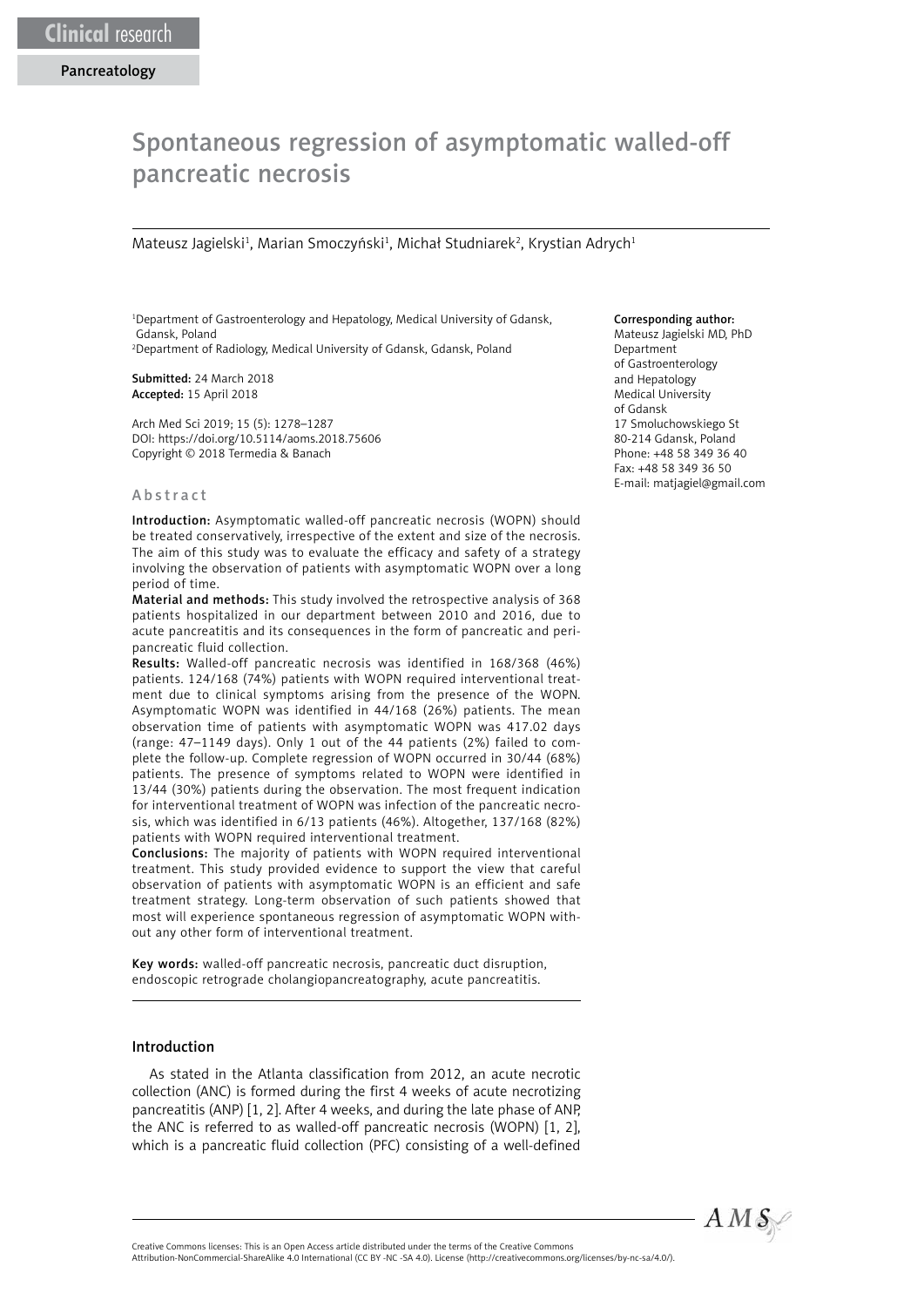wall and a lumen containing liquefied necrosis and fragments of necrotic tissues [1, 2].

Walled-off pancreatic necrosis is observed in approximately 15% of patients with severe acute pancreatitis [3]. The main indication for interventional treatment of WOPN is clinical suspicion or documented infection of the necrotic collection [4–6]. Furthermore, patients with clinical symptoms arising from the presence of WOPN require interventional treatment [4–6]. Predominantly, such symptoms originate from the pressure the collection places on neighboring structures and organs, thus leading to obstruction of the gastrointestinal tract or mechanical jaundice [4–6].

Asymptomatic WOPN should be treated conservatively, irrespective of its spread and size [4– 9]. Only a limited number of papers available in the current literature have addressed the natural course of asymptomatic WOPN [7, 10–12]. Consequently, there is still a shortage of data related to the long-term consequences and safety of conservative treatment for patients with WOPN who do not show any clinical symptoms.

The aim of this study was to evaluate the efficacy and safety of the careful observation of patients with asymptomatic WOPN over a long period of time and in the absence of interventional therapy.

## Material and methods

The study was approved by the Ethics Committee of our Medical University. All patients gave their informed consent for endoscopic procedures.

This study involved the retrospective analysis of all patients hospitalized in the Department of Gastroenterology and Hepatology of the Medical University of Gdansk between 2010 and 2016, as a result of acute pancreatitis and its consequences in the form of pancreatic and peripancreatic fluid collections. Walled-off pancreatic necrosis was identified based on the criteria detailed in the revised Atlanta classification in 2012 [1, 2]. A significant number of these patients had been previously treated in other clinical centers for acute pancreatitis and were subsequently transferred to our reference medical center in order to treat the consequences of acute pancreatitis [8, 9].

The case of each patient with WOPN (medical documentation and imaging examinations) was discussed in detail during interdisciplinary meetings of senior staff in our medical center, including radiologists, gastroenterologists, and surgeons. Decisions related to the choice of treatment were all made during these meetings.

The decision to use interventional treatment for WOPN was made after considering the complete clinical case and results from imaging examinations, generally those of abdominal contrast-enhanced computed tomography (CECT). Patients with WOPN who did not show any clinical symptoms related to the presence of a necrotic collection were excluded from any interventional treatment.

Prophylactic antibiotic treatment in patients with acute necrotizing pancreatitis or severe acute pancreatitis was not applied in our medical center. Antibiotics are given to patients with acute necrotizing pancreatitis once infected pancreatic necrosis has been diagnosed on the basis of positive microbial culture of necrotic content (direct evidence of infection). Also, antibiotherapy is started in the case of gas bubbles outside the lumen of the gastrointestinal tract visible in computed tomography and suspicion of infection based on maintenance or arising of new symptoms of systemic inflammatory response syndrome after a minimum of 7 days from the onset of disease (indirect evidence of infected WOPN). Antibiotherapy in this group of patients is also used for extrapancreatic infection. Routine fine needle aspiration biopsy in suspicion of infected necrosis is not performed in our medical center.

Empirical antibiotic therapy (mainly tazobactam with piperacillin) was applied in cases of clinical suspicion of infected WOPN. Furthermore, all patients treated interventionally due to pancreatic necrosis had prophylactic antibiotherapy included on the day of the beginning of the treatment. All patients received antibiotics before the procedure (ciprofloxacin or ceftriaxone with metronidazole). Routinely antibiotic treatment was continued for 2 weeks. In the case of interventional treatment, an aspirate from the collection was sent for microbial culture, after which the appropriate culture-directed modification of antibiotics was made.

Asymptomatic WOPN [7] was identified in patients with WOPN who were in good clinical condition after 4 weeks of commencing ANP and who tolerated oral feeding and did not experience or report any symptoms. This group of patients did not include those with infection of the pancreatic collection.

The patients with asymptomatic WOPN were placed under observation, which consisted of additional outpatient care within the gastroenterological clinic. These patients all underwent imaging control examinations of the abdomen, mostly abdominal CECT, after 3, 6, 12, and 24 months of observation or immediately in cases where patients were suspected of having clinical symptoms related to WOPN. None of the patients with asymptomatic WOPN had antibiotherapy or other conservative treatment during the observation period.

Imaging strategies were used to examine the morphology and integrity of the main pancreatic duct (MPD) during the first 6 months of observation. In patients with peripancreatic necrosis, we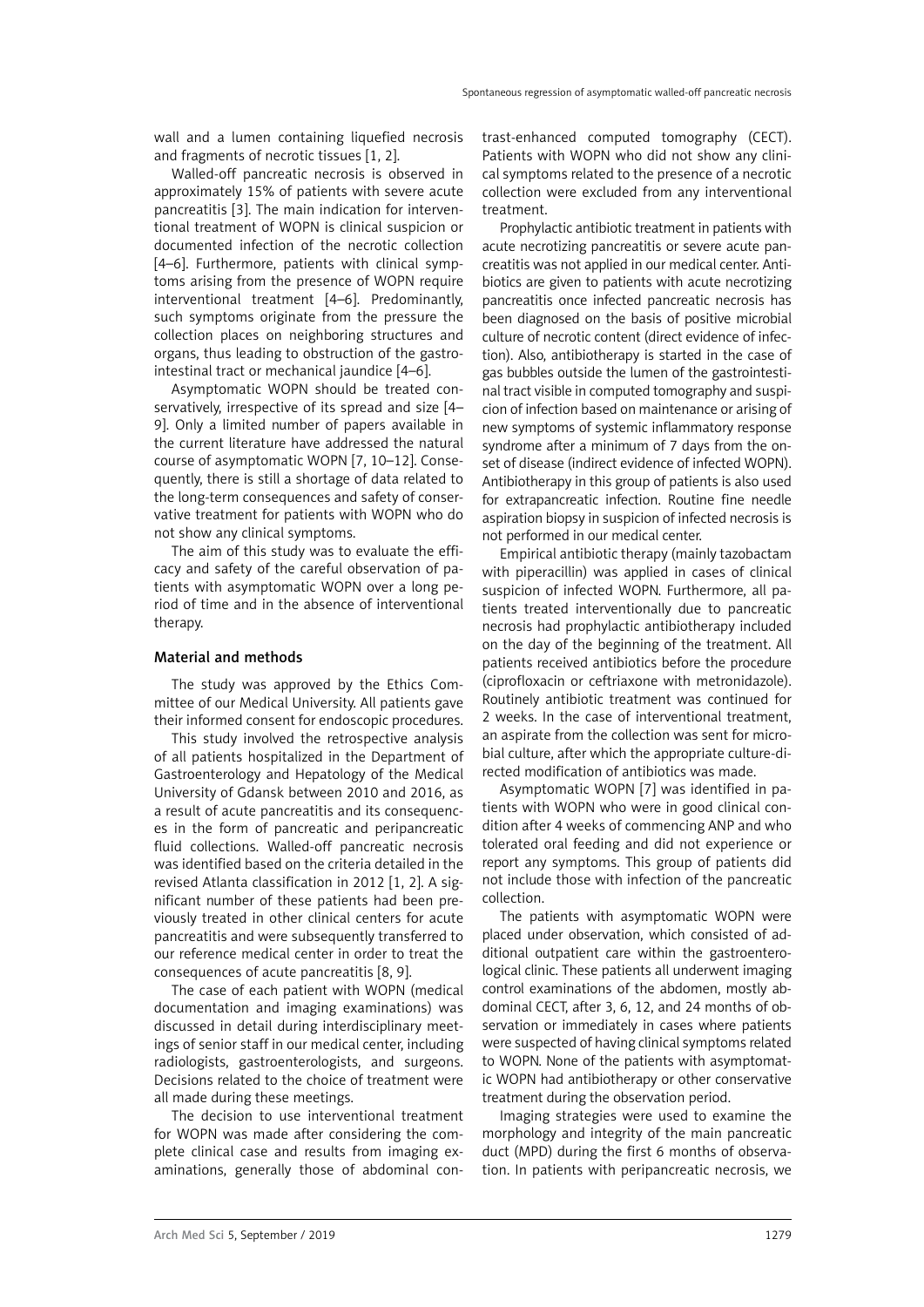usually used magnetic resonance cholangiopancreatography (MRCP). Endoscopic retrograde cholangiopancreatography (ERCP) was performed for patients with necrosis covering the pancreatic parenchyma (central necrosis or mixed necrosis) and causing a strong suspicion of disruption in the MPD. Patients remained under outpatient care for 24 months of observation. The dates of the next visit to the gastroenterological clinic and the dates of subsequent examinations were provided on an individual basis. Patients were carefully informed about the need to attend the Emergency Department if they experienced alarming symptoms such as jaundice, intensified abdominal pain or fever for any unknown reason. The patients qualified for interventional treatment of WOPN if any symptoms related to WOPN appeared during the period of observation, regardless of the size of the necrotic collection in the imaging examinations.

Disruption of the MPD was defined as a contrast leak outside the MPD during ERCP or MRCP.

Pancreatic parenchymal necrosis alone (central necrosis) – necrosis of pancreatic parenchyma only, without necrosis of peripancreatic tissues.

Peripancreatic necrosis alone (peripheral necrosis) – necrosis of peripancreatic tissues (mainly of fatty tissues) only, without necrosis of pancreatic parenchyma.

Mixed necrosis (both pancreatic and peripancreatic necrosis) – necrosis of pancreatic parenchyma as well as of peripancreatic tissues.

Complete regression of WOPN was defined as the absence of symptoms and complete regression of the collection, or a collection  $\langle 10 \text{ mm in} \rangle$ size.

## Statistical analysis

All statistical calculations were performed using the data analysis software system StatSoft Inc. (2011) Statistica version 10.0 (licensed for the Medical University of Gdansk). Quantitative variables were characterized by arithmetic means and standard deviation, along with minimal and maximal values (range). Qualitative data are presented as means of numbers and percentage. Raw data were checked for normality using the Shapiro-Wilk test. Multivariate comparisons were performed using a *t*-test/Mann-Whitney test or the Kruskal-Wallis test with Dunn's test of multiple comparisons for quantitative variables, whereas the  $\chi^2$  test or Fisher's exact test was applied to qualitative data. Two-tailed tests were carried out after setting a significance level of  $p \leq 0.05$ .

## Results

Three hundred and sixty-eight consecutive patients were hospitalized in our department between 2010 and 2016, as a result of acute pancreatitis and its consequences in the form of pancreatic and peripancreatic fluid collections. The average time of the acute pancreatitis since the onset of abdominal pain in the group of 368 patients was 47.6 (4–402) days, while the average time of hospitalization was 12.2 (1–123) days.

Walled-off pancreatic necrosis was identified in 168/368 (46%) of these patients. 44/168 (26%) patients had asymptomatic WOPN diagnosed. The remaining 124/168 (74%) patients with WOPN required interventional treatment due to clinical symptoms arising from the presence of WOPN.

Clinical suspicion of infected pancreatic necrosis was recorded in 65/168 (39) patients with WOPN. WOPN infection was diagnosed on basis of positive microbial culture in 57/65 (88%) patients in whom infection was suspected. The most common pathogens cultured in the necrotic contents were *Escherichia coli*, *Enterococcus faecalis* and *Staphylococcus epidermidis.* In 33 patients with WOPN, sepsis with positive blood culture was observed during hospitalization. 65/168 (39%) patients with WOPN had empirical antibiotic therapy (mainly tazobactam with piperacillin) applied, because of infected pancreatic necrosis diagnosed based mainly on indirect infection evidence. Appropriate culture-directed modifications of antibiotics were made if the cultures of necrotic contents were positive.

Asymptomatic WOPN was identified in 44 patients (35 males, 9 females; mean age: 45.93 ±10.52 years, range: 21–69 years). The mean observation time was 417.02 ±316.92 days (range: 47–1149 days). Follow-up could not be completed for 1 of the 44 patients (2%) because he died due to myocardial infarction. The etiology of ANP included alcohol (21 patients), cholelithiasis (18 patients), iatrogenic reasons (3 patients), and hyperlipidemia (2 patients). The mean time of acute pancreatitis was 179.89 (55–395) and the average time of hospitalization due to acute pancreatitis was 29.82 (16–59) days. The mean size of the necrotic collection was 100.21 ±25.7 mm (range: 50–176 mm). Peripheral (peripancreatic) necrosis was confirmed in 19 patients, mixed necrosis (pancreatic and peripancreatic) in 21 patients, and central necrosis (pancreatic) in 4 patients.

Complete regression of WOPN (Figure 1) was observed in 30/44 patients (68%) (22 males, 8 females; mean age 43.43 ±11.69 years, range: 21– 69 years). The most common reason for ANP in this group of patients was cholelithiasis (17 patients). Other less common reasons included alcohol (8 patients), iatrogenic reasons (3 patients), and hyperlipidemia (2 patients). The mean size of the WOPN collection was 90.8 ±25.6 mm (range: 50–176 mm). Peripheral necrosis was observed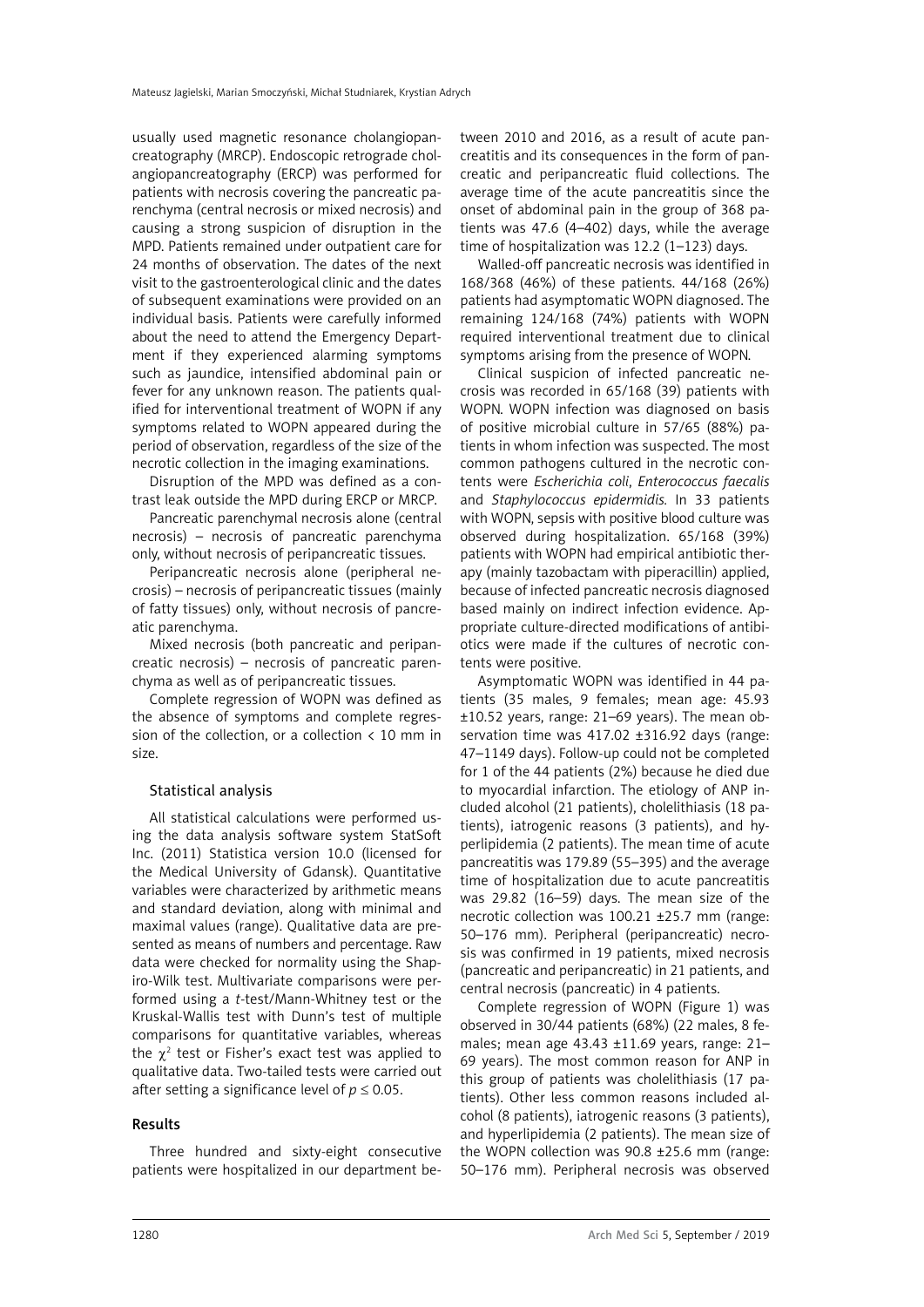

in 19 patients, mixed necrosis in 10 patients, and central necrosis in 1 patient. The mean time from the beginning of ANP until the complete regression of WOPN in this group of patients was 188.8 ±108.87 days (range: 56–395 days). The characteristics of patients with complete regression of the necrotic collection are shown in Table I.

The presence of symptoms related to WOPN (Figure 2) during the observation were identified in 13/44 patients (30%) (12 males, 1 female; mean age: 51.00 ±7.44 years, range: 38–62 years). The etiology of ANP in 13 patients was related to alcohol. The mean necrotic collection size was 121.9 ±25.9 mm (range: 80–160 mm). Mixed necrosis was identified in 11 patients and central necrosis in 2 patients. MPD disruption during ERCP was identified in 13 patients. The mean time from ANP until the appearance of symptoms was 105.5 ±61.26 days (range: 47–224 days). Indications for starting interventional treatment for WOPN included the suspicion of infection of the necrotic collection (6/13 patients (46%)), obstruction of the gastrointestinal tract (5/13 patients (39%)), and mechanical jaundice (2/13 patients (15%)). The clinical suspicion of WOPN infection was confirmed in 6 patients on the basis of a positive culture from the necrotic contents. The mean time from ANP until the appearance of symptoms in patients with infected WOPN was 58.33 ±12.6 days (range:



Figure 1. A 32-year-old male patient (described as number 3 in Table I) with ANP (A). Asymptomatic WOPN collection  $112 \times 155 \times 176$  mm in size was identified by abdominal CECT performed on the 33<sup>rd</sup> day of ANP (B). A control CECT was performed on the 173<sup>rd</sup> day of observation and revealed complete regression of WOPN (C)

47–73 days). The mean time from the beginning of acute pancreatitis until the appearance of symptoms in the remaining 7 patients who showed the development of signs owing to the pressure created by the necrotic collection (obstruction of the gastrointestinal tract and/or mechanical jaundice) was 145.86 ±31.2 days (range: 64–224 days), which was significantly longer than that in patients with infected WOPN (58.33 vs. 145.86,  $p = 0.02$ ). All 13 patients in whom the symptoms of WOPN appeared qualified for interventional treatment using minimally invasive techniques. Nine patients were successfully treated endoscopically by transmural drainage. Percutaneous drainage was used in 3 patients with the desired outcome. Only 1 patient required endoscopic drainage combined with percutaneous drainage. Characteristics of the patients with symptoms related to WOPN during the observation period are presented in Table II.

Table III shows a comparison of 30 patients with complete regression of WOPN and 13 patients in whom symptoms originated from the presence of the necrotic collection during the period of observation.

To conclude, between 2010 and 2016 in the Department of Gastroenterology and Hepatology of the Medical University of Gdansk, 137/168 (82%) patients with WOPN required interventional treatment of pancreatic necrosis.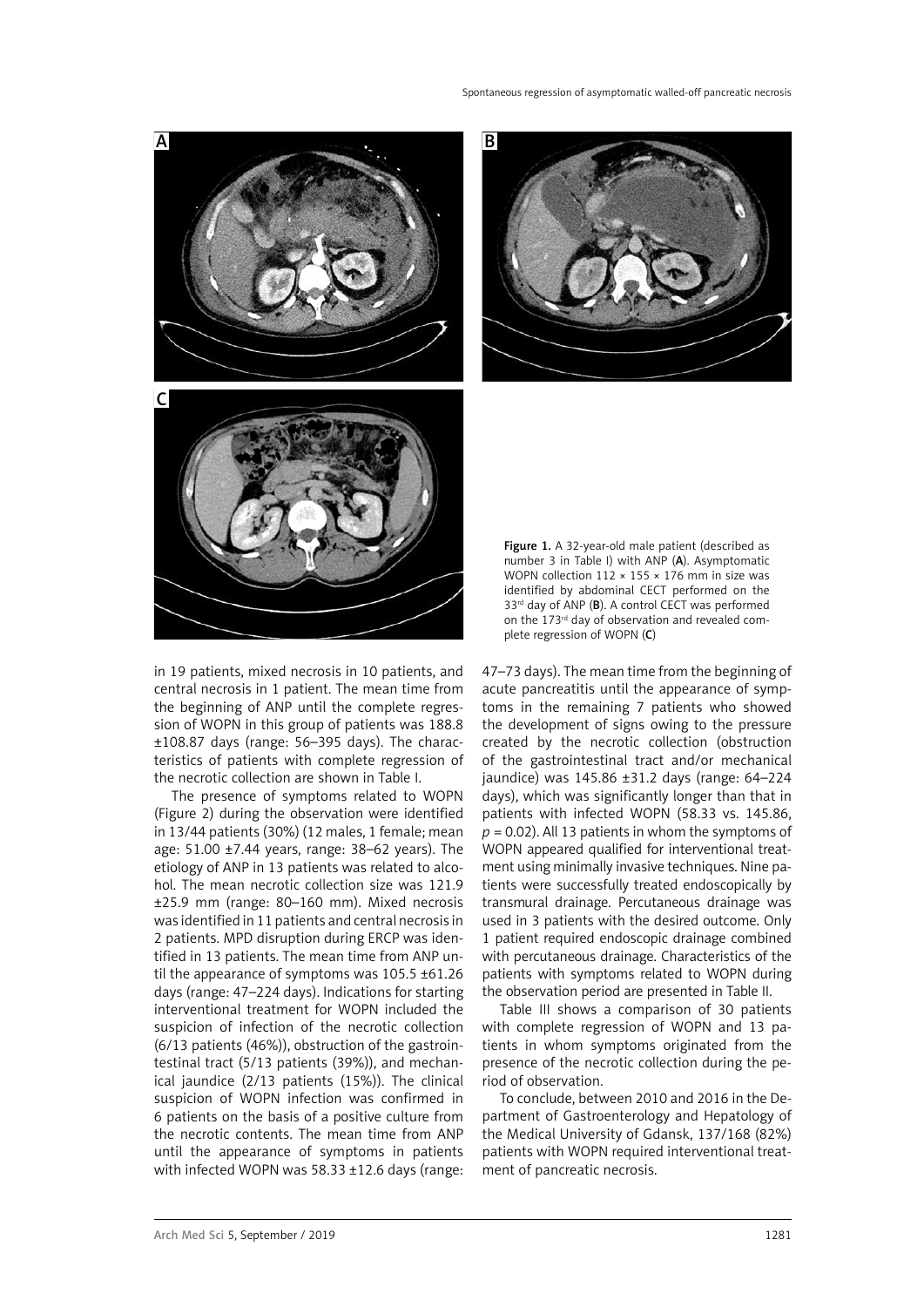| ş                        | Sex                             | [years]<br>Age  | Etiology<br>of ANP       | WOPN size<br>$\begin{bmatrix} m \\ m \end{bmatrix}$ | necrosis<br>Type of                   | ation evaluating<br>grity of MPD<br>Examin<br>e<br>E. | disruption<br><b>GdW</b> | Time of hospi-<br>talization | Time to regression from<br>beginning of ANP [days] | after discharge [days]<br>Time to regression | PFC [mm]<br>Residual | observation [days]<br>Follow-up time/ |
|--------------------------|---------------------------------|-----------------|--------------------------|-----------------------------------------------------|---------------------------------------|-------------------------------------------------------|--------------------------|------------------------------|----------------------------------------------------|----------------------------------------------|----------------------|---------------------------------------|
| $\overline{\phantom{0}}$ | ٤                               | 34              | $\overline{ }$           | 124                                                 | $\mathbf{\underline{\upalpha}}$       | ERCP                                                  | $\circ$                  | 33                           | 324                                                | 291                                          | $\circ$              | 724                                   |
| $\sim$                   | ٤                               | $\overline{4}$  | $\sim$                   | 73                                                  | $\mathrel{\mathtt{a}}$                | MRCP                                                  | $\circ$                  | $18$                         | 186                                                | 168                                          | $\overline{10}$      | 195                                   |
| $\sim$                   | ٤                               | $\overline{3}$  | $\sim$                   | 176                                                 | ٤                                     | ERCP                                                  | $\circ$                  | 36                           | 173                                                | 137                                          | $\circ$              | 872                                   |
| 4                        | Щ                               | S<br>$\sim$     | $\sim$                   | 110                                                 | $\mathbf{\underline{\upalpha}}$       | MRCP                                                  | $\circ$                  | $\overline{4}$               | 386                                                | 345                                          | 13                   | 400                                   |
| $\overline{5}$           | ٤                               | $\frac{3}{3}$   | $\sim$                   | S<br>$\overline{11}$                                | Σ                                     | ERCP                                                  | $\circ$                  | 23                           | $\overline{91}$                                    | $68$                                         | $\circ$              | 380                                   |
| $\circ$                  | Σ                               | $38$            | $\overline{\phantom{0}}$ | $80$                                                | $\mathbf{r}$                          | MRCP                                                  | $\circ$                  | 28                           | 184                                                | 156                                          | $\circ$              | 1149                                  |
| $\overline{ }$           | ٤                               | 53              | $\overline{\phantom{0}}$ | 80                                                  | $\mathbf{\Omega}$                     | $\pmb{\times}$                                        | $\times$                 | 27                           | 96                                                 | 69                                           | $\circ$              | 986                                   |
| $\infty$                 | ٤                               | 55              | $\sim$                   | 95                                                  | $\mathrel{\mathsf{a}}$                | MRCP                                                  | $\circ$                  | 43                           | 327                                                | 284                                          | $\circ$              | 930                                   |
| $\sigma$                 | ٤                               | 56              | $\sim$                   | 128                                                 | ٤                                     | ERCP                                                  | $\circ$                  | $\frac{4}{4}$                | 189                                                | 145                                          | $\circ$              | 713                                   |
| $\overline{a}$           | $\mathsf{L}\mathsf{L}$          | $\frac{4}{6}$   | $\overline{\phantom{0}}$ | 110                                                 | ٤                                     | ERCP                                                  | $\circ$                  | 32                           | 163                                                | 131                                          | $\circ$              | 911                                   |
| $\Xi$                    | ٤                               | 45              | $\sim$                   | 100                                                 | Σ                                     | <b>MRCP</b>                                           | $\circ$                  | 28                           | 98                                                 | $\overline{C}$                               | $12$                 | 1002                                  |
| 12                       | ٤                               | 43              | $\sim$                   | 73                                                  | ٤                                     | <b>MRCP</b>                                           | $\circ$                  | 25                           | 109                                                | 83                                           | $\overline{10}$      | 156                                   |
| $\frac{2}{3}$            | щ                               | $\overline{3}4$ | 4                        | 100                                                 | $\mathbf{\underline{\upalpha}}$       | MRCP                                                  | $\circ$                  | 20                           | 347                                                | 327                                          | $\circ$              | 528                                   |
| $\overline{4}$           | ٤                               | 44              | $\sim$                   | $\infty$                                            | ٤                                     | ERCP                                                  | $\circ$                  | 19                           | $\overline{6}$                                     | 75                                           | $\circ$              | 98                                    |
| 15                       | ٤                               | 33              | $\sim$                   | 95                                                  | $\mathbf{\underline{\upalpha}}$       | $\boldsymbol{\times}$                                 | $\times$                 | 43                           | 187                                                | 144                                          | $\circ$              | 911                                   |
| $\frac{91}{2}$           | щ                               | 62              | $\sim$                   | 77                                                  | $\mathbf{r}$                          | $\times$                                              | $\times$                 | $\overline{50}$              | 369                                                | 339                                          | $\circ$              | 683                                   |
| 17                       | $\sqcup$                        | 55              | $\sim$                   | 80                                                  | $\mathbf{\underline{\upalpha}}$       | $\times$                                              | $\times$                 | $\overline{31}$              | 105                                                | $\overline{\mathcal{A}}$                     | $\circ$              | 144                                   |
| $18$                     | ٤                               | $\overline{21}$ | $\sim$                   | 107                                                 | $\mathrel{\mathsf{a}}$                | MRCP                                                  | $\circ$                  | 39                           | 395                                                | 356                                          | $\circ$              | 710                                   |
| $\overline{19}$          | ٤                               | 58              | $\overline{\phantom{0}}$ | 55                                                  | $\cup$                                | ERCP                                                  | $\circ$                  | $\overline{0}$               | $\overline{9}$                                     | 72                                           | $\circ$              | 305                                   |
| 20                       | ٤                               | 25              | 4                        | 90                                                  | ٤                                     | MRCP                                                  | $\circ$                  | 24                           | 56                                                 | 32                                           | $\circ$              | 783                                   |
| $\overline{21}$          | $\mathrel{\sqcup\!\!\!\!\perp}$ | $\overline{4}$  | $\sim$                   | $\mathcal{Q}$                                       | $\sim$                                | $\times$                                              | $\times$                 | 18                           | 189                                                | 161                                          | 12                   | 224                                   |
| 22                       | Σ                               | 36              | $\overline{ }$           | $\overline{C}$                                      | $\mathbf{r}$                          | $\times$                                              | $\times$                 | 22                           | 105                                                | 83                                           | $\overline{C}$       | 127                                   |
| 23                       | Σ                               | 56              | $\sim$                   | 95                                                  | $\mathbf{\underline{\upalpha}}$       | $\times$                                              | $\times$                 | $\frac{91}{2}$               | 136                                                | 120                                          | $\circ$              | 360                                   |
| 24                       | ٤                               | 69              | $\mathsf{S}$             | 105                                                 | Σ                                     | ERCP                                                  | $\circ$                  | 38                           | 352                                                | 314                                          | $\circ$              | 863                                   |
| 25                       | щ                               | $\overline{4}$  | $\sim$                   | $80$                                                | $\mathbf{r}$                          | $\times$                                              | $\times$                 | 33                           | $\overline{6}$                                     | 57                                           | $\circ$              | 724                                   |
| 26                       | ٤                               | 46              | $\overline{\phantom{0}}$ | 5<br>$\overline{5}$                                 | $\mathrel{\mathsf{a}}$                | $\times$                                              | $\times$                 | $\overline{21}$              | 189                                                | 168                                          | $\circ$              | 420                                   |
| 27                       | ٤                               | 59              | $\overline{ }$           | $^{\circ}$                                          | $\mathbf{\underline{\small \alpha }}$ | $\times$                                              | $\times$                 | 20                           | 324                                                | 304                                          | $\circ$              | 493                                   |
| 28                       | $\sqcup$                        | $\overline{34}$ | $\sim$                   | 73                                                  | $\mathrel{\mathsf{a}}$                | $\boldsymbol{\times}$                                 | $\times$                 | 29                           | $82$                                               | 53                                           | $\circ$              | 189                                   |
| 29                       | Σ                               | $\overline{4}$  | $\sim$                   | 96                                                  | Σ                                     | MRCP                                                  | $\circ$                  | 21                           | 154                                                | 133                                          | 12                   | 621                                   |
| $\overline{50}$          | $\leq$                          | $\overline{31}$ | $\sim$                   | SO                                                  | $\mathbf{\underline{\upalpha}}$       | $\times$                                              | $\times$                 | $18$                         | 73                                                 | 55                                           | $\circ$              | 196                                   |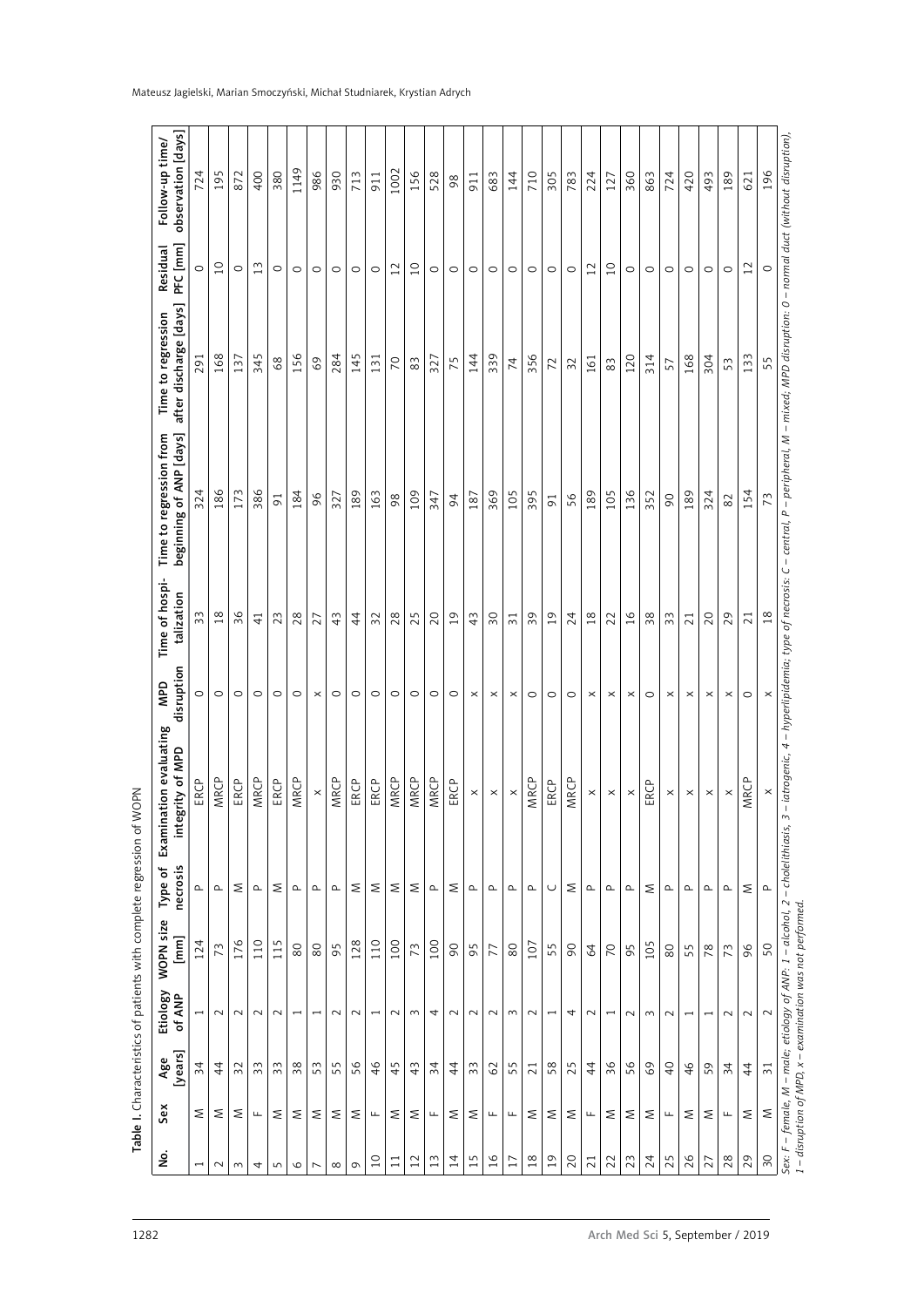

Figure 2. A 53-year-old patient (described as number 5 in Table II) with ANP (A). An asymptomatic collection of WOPN which was 55  $\times$  95  $\times$  60 mm in size (B) was visible in the abdominal CECT performed on the 43<sup>rd</sup> day of observation. The patient experienced abdominal pain and weight loss caused by obstruction of the gastrointestinal tract by the 163rd day of observation. A WOPN collection 145 × 220 × 180 mm in size, which was pressing upon the lumen of the gastrointestinal tract, was subsequently identified by abdominal CECT (C). The patient was qualified for endoscopic treatment of WOPN (D, E). Endoscopic transmural drainage was performed (D, E). The transmural fistula was widened with a high-pressure balloon to a diameter of 15 mm during the endoscopic procedure (D). Draining system of WOPN – the stents and the nasal drain led transmurally are noticeable (E). The contrast applied through the nasocystic drain filled the collection of pancreatic necrosis (E). The CECT executed at the end of treatment – complete regression of walled-off pancreatic necrosis is observed (collection less than 3 cm) (F). The transmural endoprosthesis is visible in the lumen of the collection (F)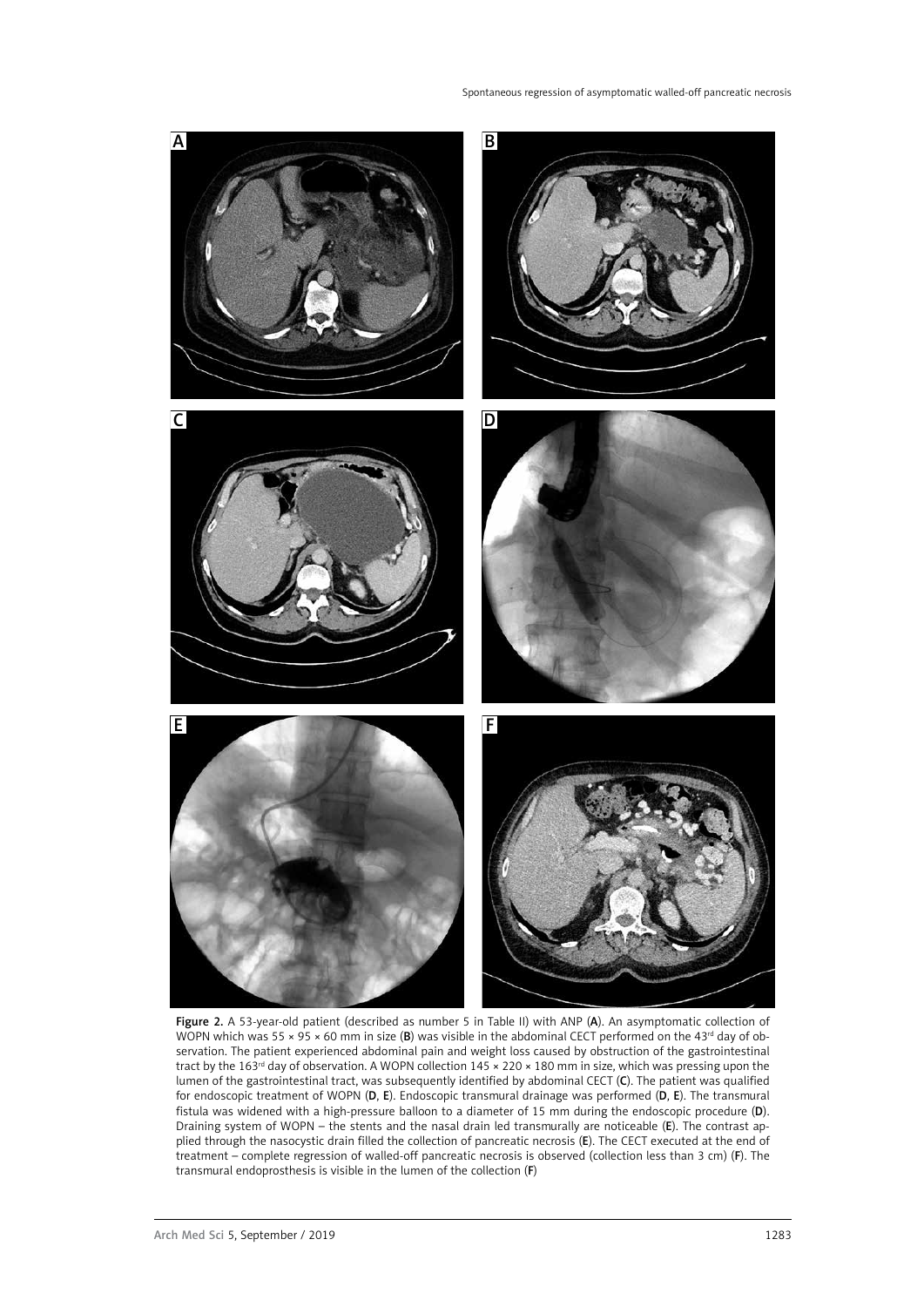| of necrotic content<br>Culture<br>tions/ main<br>symptoms<br>complica-<br>Type of | $\mathbf{I}$<br>$\sim$   | Escherichia coli<br>Ţ | $\mathbf{I}$<br>$\sim$ | $\mathsf{I}$<br>3        | $\mathbf{I}$<br>$\sim$   | Enterococcus faecalis<br>$\overline{\phantom{0}}$ | Escherichia coli<br>$\overline{\phantom{0}}$ | Staphylococcus epidermidis<br>$\overline{ }$ | Enterococcus faecalis<br>$\overline{\phantom{0}}$ | I<br>$\sim$              | Escherichia coli<br>$\overline{\phantom{0}}$ | $\mathsf{I}$<br>$\sim$   | $\mathbf{I}$<br>$\sim$ |
|-----------------------------------------------------------------------------------|--------------------------|-----------------------|------------------------|--------------------------|--------------------------|---------------------------------------------------|----------------------------------------------|----------------------------------------------|---------------------------------------------------|--------------------------|----------------------------------------------|--------------------------|------------------------|
| WOPN size be-<br>fore interven-<br>tional treat-<br>ment [mm]                     | 200                      | 150                   | 150                    | 155                      | 220                      | 160                                               | 160                                          | 180                                          | 110                                               | 200                      | 143                                          | 180                      | 262                    |
| Time to compli-<br>cation/symptom<br>after discharge<br>[days]                    | 102                      | 21                    | 36                     | 47                       | 162                      | 29                                                | 34                                           | 21                                           | 22                                                | $\frac{8}{2}$            | 20                                           | 136                      | 195                    |
| cation/symptom<br>Time to compli-<br>from beginning<br>of ANP [days]              | 142                      | 73                    | 64                     | 78                       | 190                      | 58                                                | 56                                           | 62                                           | $\ddot{+}$                                        | 157                      | 54                                           | 166                      | 224                    |
| hospital-<br>Time of<br>ization                                                   | $\overline{Q}$           | 52                    | 28                     | $\overline{31}$          | 28                       | 29                                                | 22                                           | $\frac{1}{4}$                                | 25                                                | 59                       | 34                                           | $\overline{30}$          | 29                     |
| MPD dis-<br>ruption                                                               | $\overline{\phantom{0}}$ | I                     | $\overline{ }$         | $\overline{\phantom{0}}$ | $\overline{\phantom{0}}$ | $\overline{\phantom{0}}$                          | $\overline{\phantom{0}}$                     | $\overline{\phantom{0}}$                     | $\overline{\phantom{0}}$                          | $\overline{\phantom{0}}$ | $\overline{\phantom{0}}$                     | $\overline{ }$           |                        |
| evaluating<br>integrity of<br>ination<br>Exam-<br><b>GdW</b>                      | ERCP                     | ERCP                  | ERCP                   | ERCP                     | ERCP                     | ERCP                                              | ERCP                                         | ERCP                                         | ERCP                                              | ERCP                     | ERCP                                         | ERCP                     | ERCP                   |
| necrosis<br>Type of                                                               | ≲                        | Σ                     | Σ                      | Σ                        | $\cup$                   | ≳                                                 | $\leq$                                       | Σ                                            | Σ                                                 | $\cup$                   | Σ                                            | Σ                        | Σ                      |
| Age Etiology WOPN<br>[years] of ANP size [mm]                                     | 124                      | 150                   | 107                    | 125                      | 95                       | 155                                               | 160                                          | 120                                          | 110                                               | 80                       | 128                                          | 145                      | 86                     |
| Etiology WOPN                                                                     | $\overline{\phantom{0}}$ | $\overline{ }$        | $\overline{ }$         | $\overline{ }$           | $\overline{ }$           | $\overline{\phantom{a}}$                          | $\overline{\phantom{0}}$                     | $\overline{ }$                               | $\overline{\phantom{0}}$                          | $\overline{\phantom{0}}$ | $\overline{\phantom{0}}$                     | $\overline{\phantom{0}}$ | $\overline{ }$         |
|                                                                                   | 38                       | 59                    | 62                     | 56                       | 53                       | 50                                                | $\overline{Q}$                               | $\overline{Q}$                               | 53                                                | 53                       | 56                                           | 53                       | 50                     |
| Sex                                                                               | Σ                        | Σ                     | Σ                      | Σ                        | Σ                        | Σ                                                 | Σ                                            | Σ                                            | $\sqcup$                                          | ٤                        | ٤                                            | Σ                        | Σ                      |
| غ<br>S                                                                            | $\overline{\phantom{0}}$ | $\sim$                | $\sim$                 | 4                        | 5                        | $\circ$                                           | $\overline{ }$                               | $\infty$                                     | $\sigma$                                          | $\overline{a}$           | $\overline{11}$                              | 12                       | 13                     |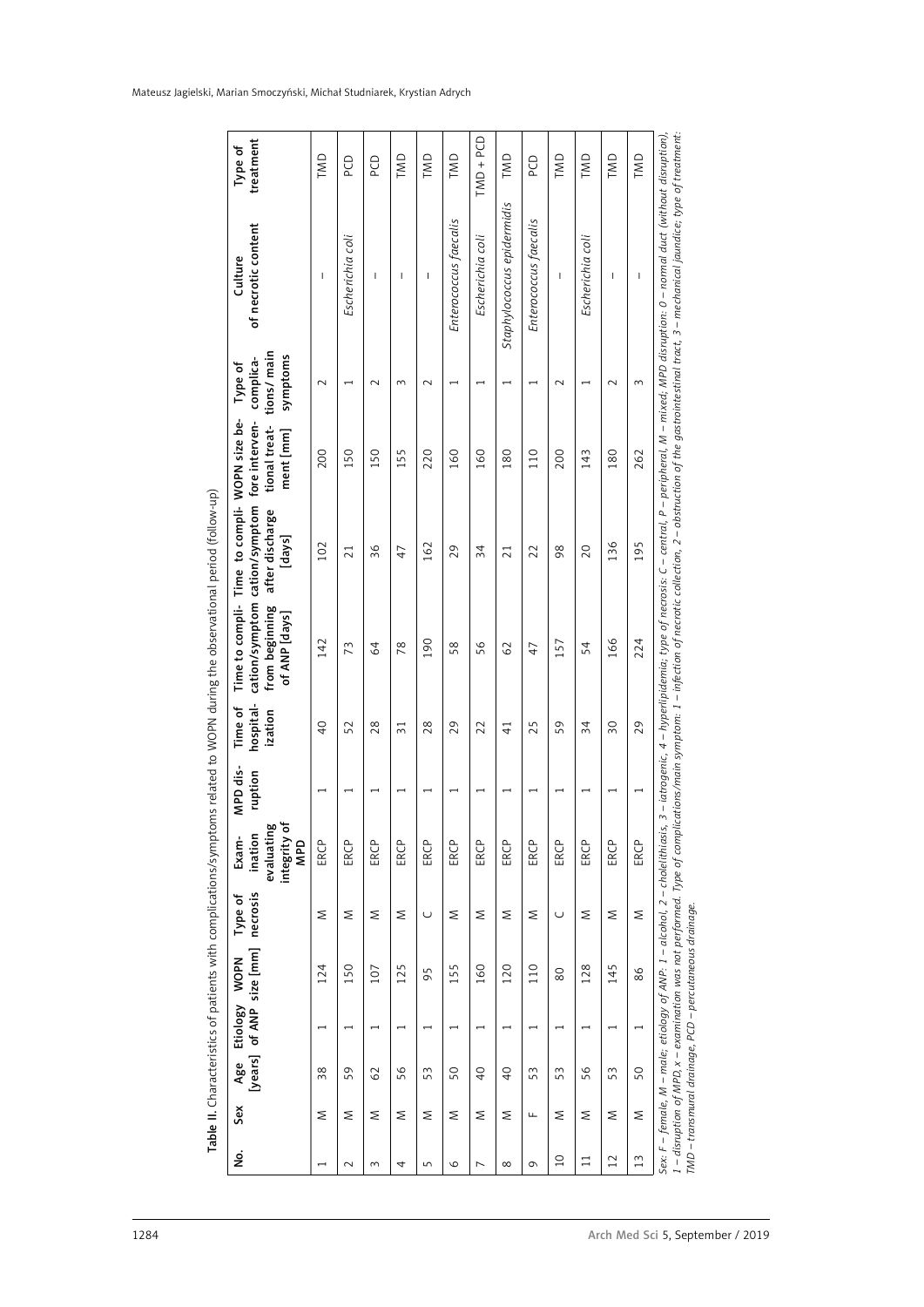| Parameter                      | Patients with complete regression<br>of WOPN $(n = 30)$ | Patients with symptoms/<br>complications of WOPN ( $n = 13$ ) | P-value     |
|--------------------------------|---------------------------------------------------------|---------------------------------------------------------------|-------------|
| Sexm $% (n)$ :                 |                                                         |                                                               |             |
| Female                         | 26.7(8)                                                 | 7.7(1)                                                        | 0.24        |
| Male                           | 73.3 (22)                                               | 92.3(12)                                                      |             |
| Mean age (SD)                  | 43.43 (11.69)                                           | 51 (7.44)                                                     | 0.02        |
| Etiology of ANP, $% (n)$ :     |                                                         |                                                               |             |
| Alcohol                        | 26.7(8)                                                 | 100(13)                                                       | < 0.01      |
| Cholelithiasis                 | 56.6 (17)                                               | 0                                                             | < 0.01      |
| latrogenic                     | 10(3)                                                   | $\mathbf 0$                                                   | 0.54        |
| Hyperlipidemia                 | 6.7(2)                                                  | $\mathbf 0$                                                   | $\langle 1$ |
| Mean initial size of WOPN (SD) | 90.8 (25.6)                                             | 121.9 (25.9)                                                  | < 0.01      |
| Type of necrosis, $\%$ $(n)$ : |                                                         |                                                               |             |
| Central                        | 3.3(1)                                                  | 15.4(2)                                                       | 0.21        |
| Mixed                          | 33.3(10)                                                | 84.6 (11)                                                     | < 0.01      |
| Peripheral                     | 63.4 (19)                                               | $\Omega$                                                      | < 0.01      |
| Disruption of MPD, $\%$ (n)    | 0(0/18)                                                 | 100(13/13)                                                    | < 0.01      |

Table III. Characteristics of patients with complete regression of WOPN compared to those of patients in whom symptoms developed due to the presence of a necrotic collection as identified during observation

## Discussion

Over the last few decades we have encountered significant changes in the treatment strategies used for pancreatic necrosis. These changes have mostly involved a better understanding of the pathogenesis of ANP, improvements in the conservative treatment results of patients with ANP, and the development of minimally invasive treatment techniques for pancreatic necrosis. The natural course of ANP has become more widely understood as a result of a growing body of literature [10–12].

Acute necrotic collection usually develops in the majority (93–100%) of patients with ANP [10, 11]. Approximately 15–41% of ANC cases exhibit spontaneous regression, while the rest (49–58%) develop into WOPN [10, 11]. Walled-off pancreatic necrosis is a well-defined PFC, which occurs after 4 weeks of ANP and features a collection of liquefied necrosis in its lumen along with fragments of necrotic tissues [1, 2]. Approximately half of WOPN patients (37–59%) experience spontaneous regression, without the need for further intervention [10, 11]. The symptoms associated with the presence of WOPN, which represent an indication for the start of interventional treatment, occur in 21–63% patients [10, 11]. Nevertheless, the longterm consequences and safety of conservative treatment for patients with asymptomatic WOPN still remain unclear.

The strategy of using conservative observational treatment for patients with asymptomatic WOPN used to be referred to as "watchful waiting" [7]. In total, 44 patients with asymptomatic WOPN were subject to long-term observation in the present study. The complete regression of WOPN was documented in 68% of patients while 30% of patients showed symptoms associated with the presence of PFC during our observation period and required interventional treatment for WOPN. In 2015, Wroński *et al.* published the results of an observational study of 16 patients with asymptomatic WOPN [7]; these authors documented the complete regression of WOPN in 44% of patients [7], while 56% of patients became symptomatic or developed complications that required interventional treatment [7].

Prospective research, involving a group of 639 patients with ANP, showed that 62% of patients were successfully treated using a conservative strategy [12], and only 33% of patients with ANP required interventional treatment for pancreatic necrosis [12]. In our present study, we identified a number of negative predictive factors for spontaneous regression in patients with asymptomatic WOPN: age over 50 years, alcoholic etiology of ANP, necrotic collection over 120 mm in size, the presence of mixed necrosis, and MPD disruption.

Infection of the pancreatic necrosis can occur in 70% patients with ANP [13]. Usually this occurs by translocation of intestinal bacterial flora [14]. The most common pathogens involved are *Escherichia coli*, *Klebsiella pneumoniae*, *Enterococcus faecalis*, *Staphylococcus aureus, Pseudomonas aeruginosa*, *Proteus mirabilis*, and *Streptococcus* spp. [13, 15]. A previous study reported that the most common complication of asymptomatic WOPN was an in-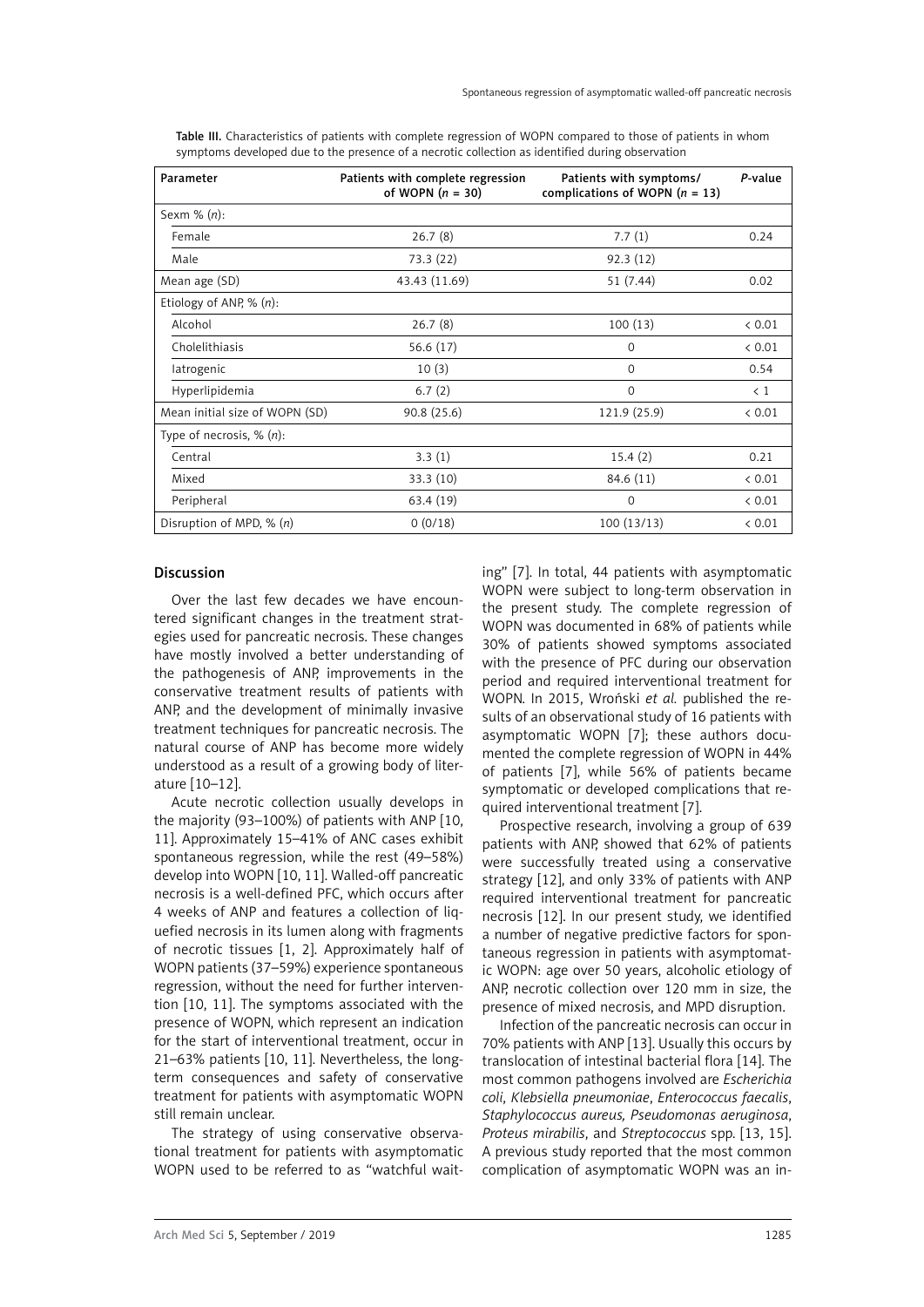fection of the pancreatic necrosis, which was discovered in 7/16 patients (44%) patients, including 7/9 (78%) patients who had become symptomatic [7]. In our present study, the most frequent indication for the interventional treatment of WOPN was also an infection of the PFC, which was identified in 6/44 patients (14%), including 6/13 patients (46%) who required treatment for pancreatic necrosis. Walled-off pancreatic necrosis infection was recognized after a mean of 25 days of observation (range: 20–34 days), in other words, approximately 58 days (range: 47–73 days) after the development of ANP. The most common pathogens cultured from necrotic content in our present study did not differ significantly from those described most recently in the literature [7, 13, 15].

Mixed necrosis (pancreatic and peripancreatic) is quite common during the course of ANP, and is observed in 75–80% of cases [16]. Van Santvoort *et al.* reported a much worse prognosis (defined as a larger risk of organ failure and mortality) in a group of patients with central (pancreatic) necrosis in comparison to patients with peripheral (peripancreatic) necrosis [12]. Our present study did not indicate any statistically significant differences in the frequency of central (only pancreatic) necrosis when compared between patients with complete regression of WOPN and patients in whom complications of WOPN occurred and required interventional treatment. However, we did find that peripheral (pancreatic) necrosis occurred more often in patients with complete regression of WOPN during the observational period. On the other hand, mixed (central and peripheral) necrosis was much more commonly observed in patients who required interventional treatment for WOPN complications, despite an initial lack of clinical symptoms related to PFC. The more frequent occurrence of peripheral WOPN in the group of patients with spontaneous regression of the necrotic collection was related to the lack of MPD disruption.

The suspicion of MPD disruption is an indicator for ERCP [17, 18]. In cases involving confirmation of MPD disruption during ERCP, an endoprosthesis may be inserted into the MPD in order to secure the physiological outflow of pancreatic juice up to the lumen of the duodenum [17, 18]. It is also recommended to perform secretin-stimulated magnetic resonance cholangiopancreatography (secretin MRCP) to evaluate the MPD when there is no suspicion of MPD disruption and no need to apply endoscopic treatment [19–21]. Secretin MRCP is considered a safe and non-invasive imaging technique, and enables visualization of the whole anatomy of the pancreas, including the pancreatic ducts [19–21]. In our study, ERCP was applied to patients with WOPN when abdominal CECT identified necrosis covering the pancreatic parenchyma (central necrosis or mixed necrosis), thus generating a suspicion of MPD disruption and the need for endoscopic intervention. In our study, MPD disruption was confirmed in 13 patients with complications of WOPN during the observational period, thus representing 30% of the study group.

The "step-up approach" is currently an accepted and common strategy for the treatment of WOPN, and consists of initial conservative treatment of symptomatic WOPN with antibiotics and nutritional support [3, 22, 23]. If the symptoms arising from the presence of the necrotic collection remain despite conservative treatment, then interventional treatment is applied using minimally invasive drainage methods (endoscopic, percutaneous or surgical) [3–9, 12, 22–26]. Collectively, the results of our present research study support the "step-up approach". We have shown that the majority of patients with asymptomatic WOPN can be carefully observed, without the necessity for interventional treatment. The efficiency of this approach strategy in our present study was 68%. Interventional treatment, with the application of minimally invasive techniques, should only be used in cases of symptomatic WOPN. All 13 of our patients who had complications originating from WOPN were successfully treated using minimally invasive methods.

Interventional treatment is necessary for patients with clinical symptoms (including infection of necrosis) resulting from the presence of the necrotic collection [3–9]. Combination of several minimally invasive methods of treatment, allowing multiple access to the necrotic collection, is an optimal strategy for treatment of WOPN [3–9, 24–26]. Widening of the access to necrotic areas provides better drainage conditions and increases the efficiency of treatment [3–9, 24–26]. The key to successful treatment of WOPN is the creation of an appropriate irrigation system that enables aggressive active drainage, and providing passive drainage in the later phase [3–9, 24–28]. The method of access to the WOPN should depend not only on the location of the necrosis, but also on the experience of the medical center [3–9, 24–28]. In this retrospective study we found that the majority of patients with WOPN (82%) required interventional treatment. In the majority of these patients, endotherapy was the only method of treatment. The detailed results of interventional treatment of WOPN in our medical center were presented in our previous publications [8, 9, 24–28].

Our study has some limitations which should be considered when interpreting our findings. First, this study was retrospective in nature and therefore lacked randomization. Second, research was carried out using a select group of patients from a single medical center. Thus, these results cannot be generalized across a larger population.